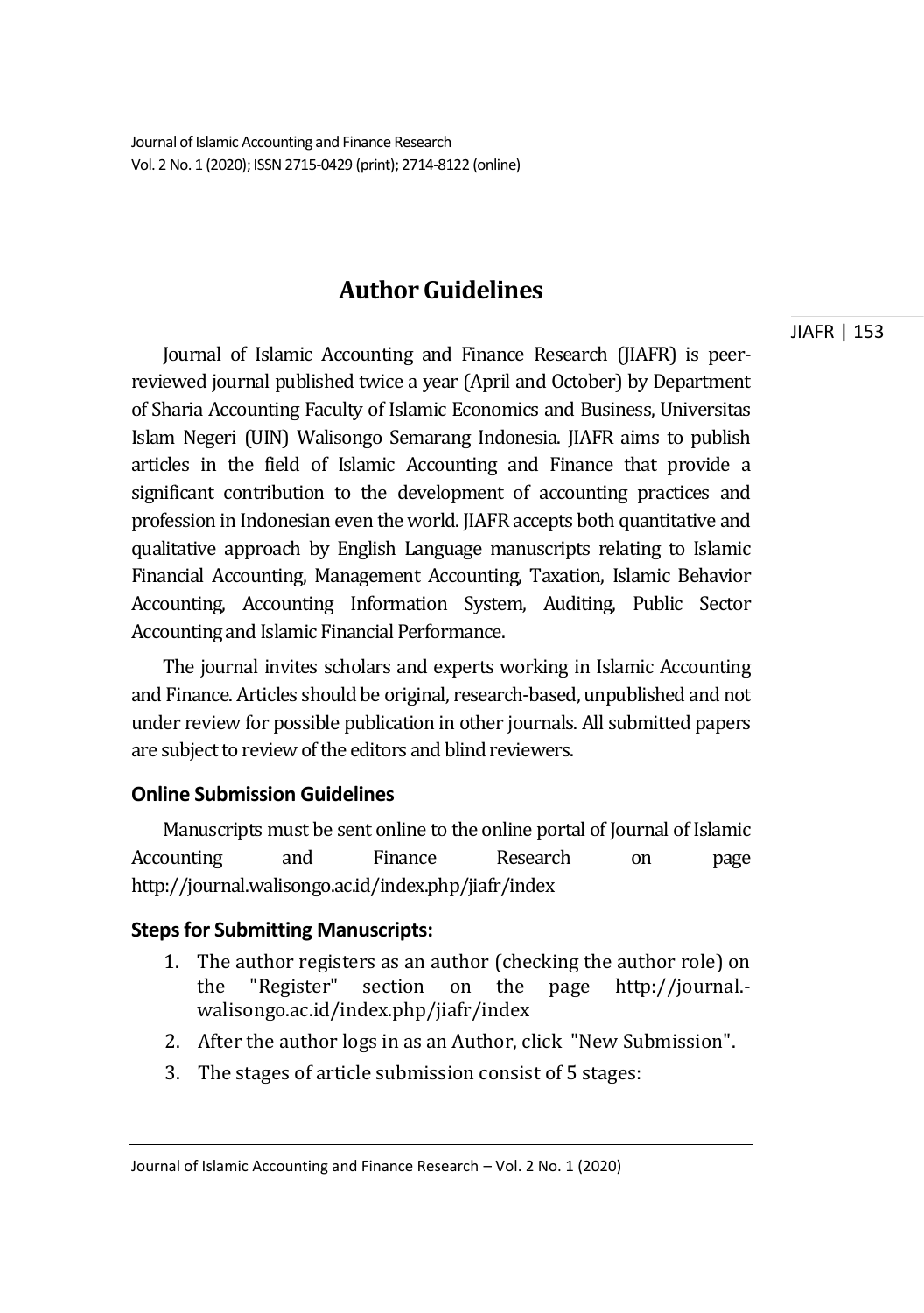- a. In the Start section, check all checklists, then click save & continue.
- b. In the Upload Submission section, please upload the article manuscript file in MS Word in this section. After that, click save & continue.
- c. In the Enter Metadata section, enter the data of all authors and affiliates. If the author is more than one person, please click "add author", then fill in the author's data like the first author, and so on. Next, fill in the title, abstract, keywords, research methods, and bibliography in each of the available columns.
- d. In the Upload Supplementary Files section, it is permissible to upload supporting files or cover letters or other documents.
- e. In the Confirmation section, please click "Finish Submission" if all data is correct.

# **General Instructions**

- 1. Articles are formatted according to the writing pattern of the scientific journal. Writing articles follow the rules set out in Publication Manual of the American Psychological Association (APA), Sixth Edition. Please use Mendeley or Zotero reference management software, turn on "the American Psychological Association (APA), Sixth Edition." For an explanation of the APA Citation Guide. Communication See http://www.apastyle.org/manual/index.aspx or http://www.bibme.org/ citation-guide/apa
- 2. The article is an original work (no plagiarism) and has never been published in a journal printed/online.
- 3. During the review and editing process, or after the article is published, it may not be registered in another journal.
- 4. Sent articles to editors via submission Open Journal Systems (OJS) on http://journal.walisongo.ac.id/index.php/jiafr/index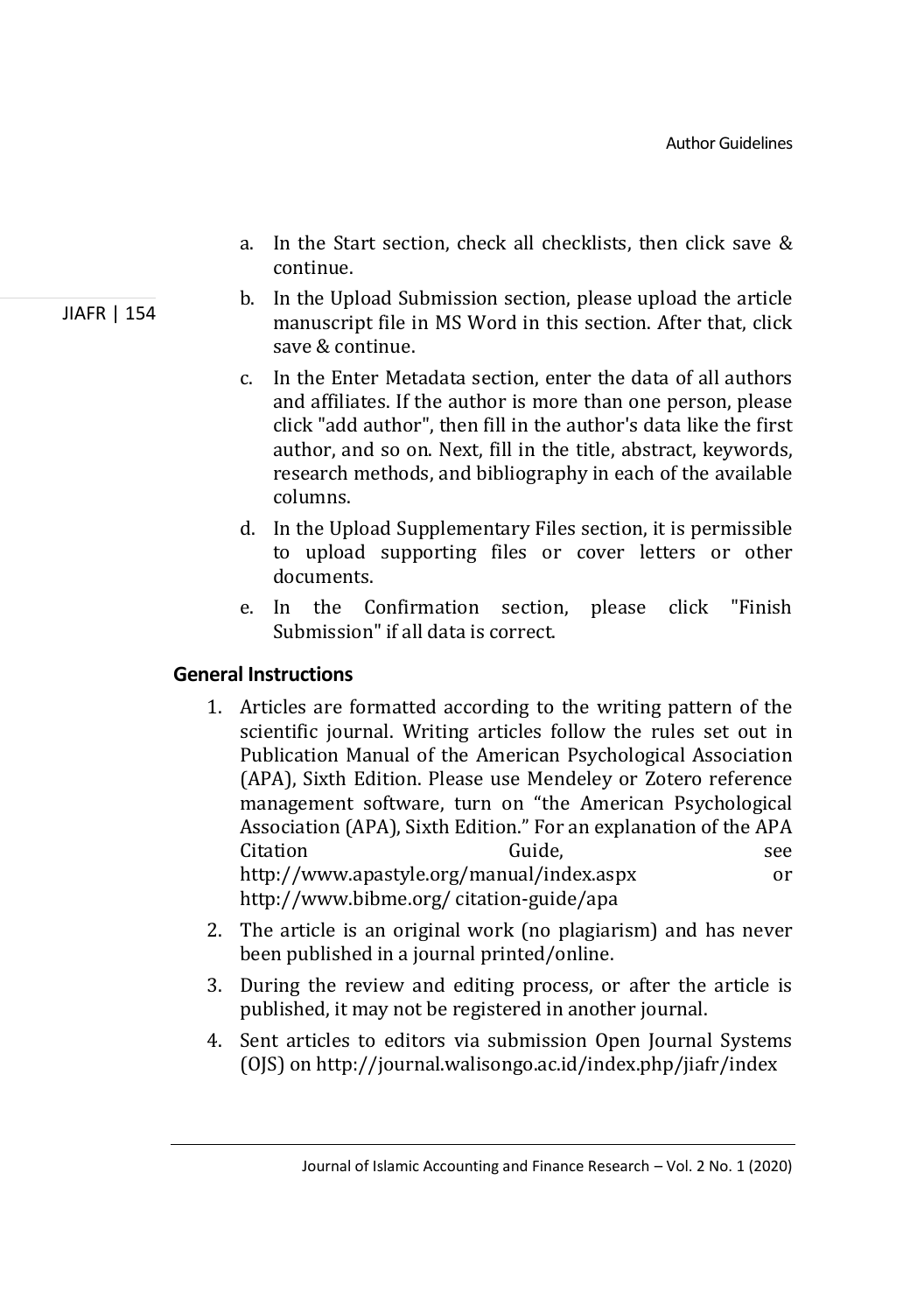- 5. Articles typed in Cambria Font (12pt) with single spacing in Microsoft Word format with a page size A4 (210 x 297 mm). The length of the article ranged 5000 words or about 17-20 pages, including pictures, graphs, and tables (if any).
- JIAFR | 155 6. The article is written in English using grammatical rules. In general, the English article is in the past tense.

# **Particular Instructions**

- 1. The article is the result of empirical research Islamic accounting and finance.
- 2. Because of the "Blind Review" system, the author hoped not to include the name, the name, and address of the institution and email address in the cover of the article. The author's name, the name of the institution, as well as the email address listed at the time of registration on the OJS author. To facilitate communication should include an active mobile number.
- 3. The content and systematics of articles written using the format presented in a narrative essay in the form of a paragraph, without numbering in front subtitles, and should include these components:
	- a. **Title** provided that: a) the title is the formulation of a brief discussion of content, compact, and clear. May use the title of creative and attract readers (maximum 14 words). b) the title is written in English and Indonesian. c) the title is typed in bold, use capital letters for each beginning of a word, except for conjunctions and prepositions.
	- b. **Abstract** written in English. Abstract is written in one paragraph, no more than 200 words. Abstract presented briefly and clearly, it must contain five (5) elements, namely: Research Objectives/Purpose, Design/Methodology/Approach, Results/Findings, Limitations of Research/Implications and Originality of Research.
	- c. **Keywords** contains basic words in the study, can be drawn from the research variables, characteristics of the subjects,

Journal of Islamic Accounting and Finance Research – Vol. 2 No. 1 (2020)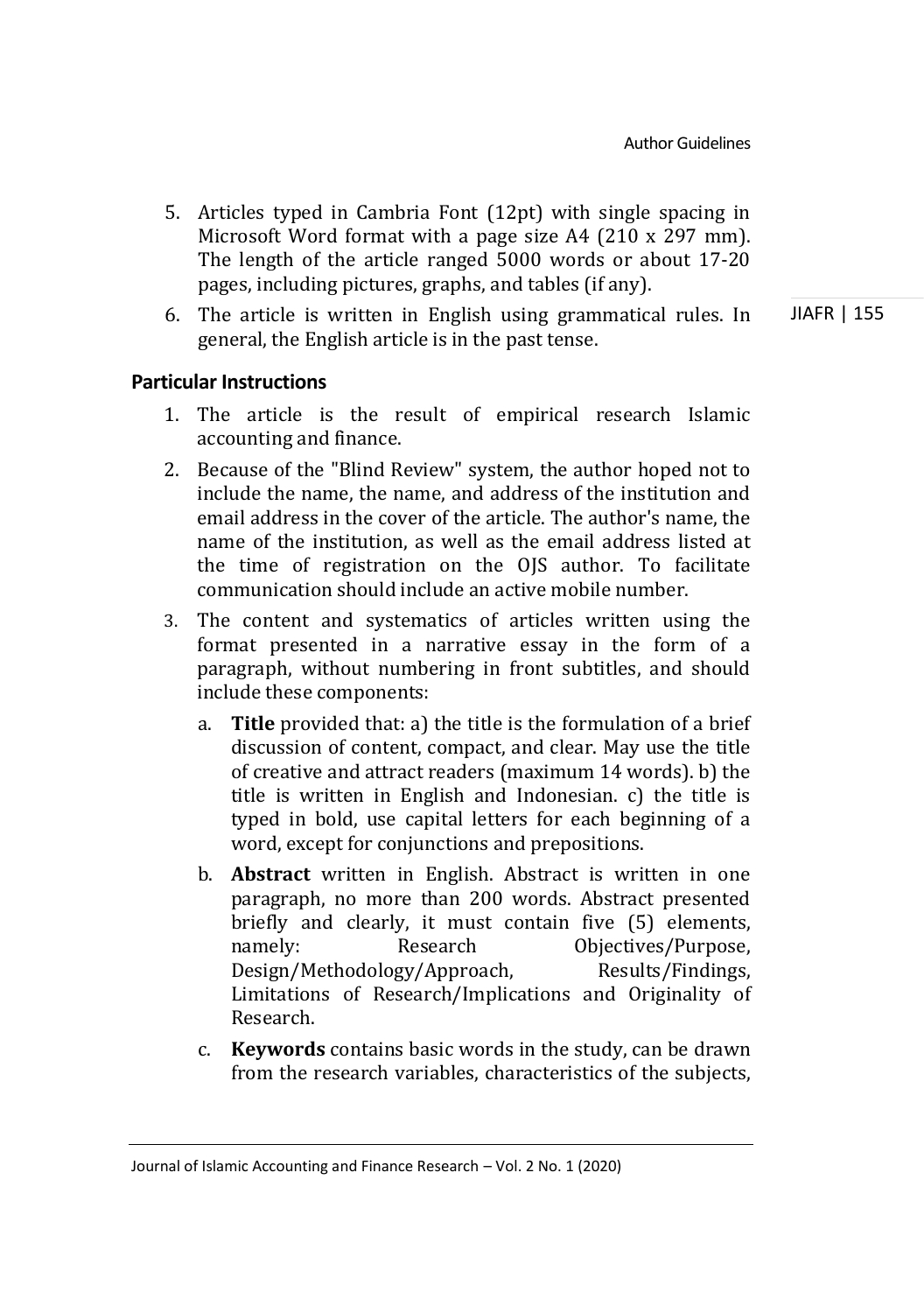and the theory of the referenced (minimum three words or combinations of words, written in alphabetical order).

- d. **Introduction** includes background on issues or problems and the urgency and rationalization of research activities. The objectives and problem solving plans are presented in this section. Relevant literature reviews and the development of hypotheses (if any) are also included in this section.
- e. **Literature Review** contains a systematic description about result of research that has been carried out by previous researchers. This section also contains a theoretical studies consists of a summary of theories are taken from literature that support research, and contains explanation of the concepts and basic principles are needed for problem solving, literature Review and Hypothesis Development, contains previous literatures related to the research and explains the hypothesis development.
- f. **Research Method** describes the design of activities, scope or object, main materials and tools, site, techniques of collecting data, operational definitions of research variables, and techniques of analyzing data.
- g. **Result** describes the results of the study. The results of the study can be supplemented by tables, graphs (images), and/or charts. **Discussion** describes the results of data processing, interprets the findings logically, associates with relevant reference sources. Contains specific or unique findings from research results. Possible follow-up activities can also be stated in this section.
- h. **Conclusion** contain a brief summary of the research results and discussion. It is suggested load of recent study. Limitations and suggestions including can be presented in this section
- i. **Bibliography** contains reference sources written alphabetically and chronologically, Referral sources are published literature in the last 10 years (especially of the journal). Referral preferred are the primary sources in the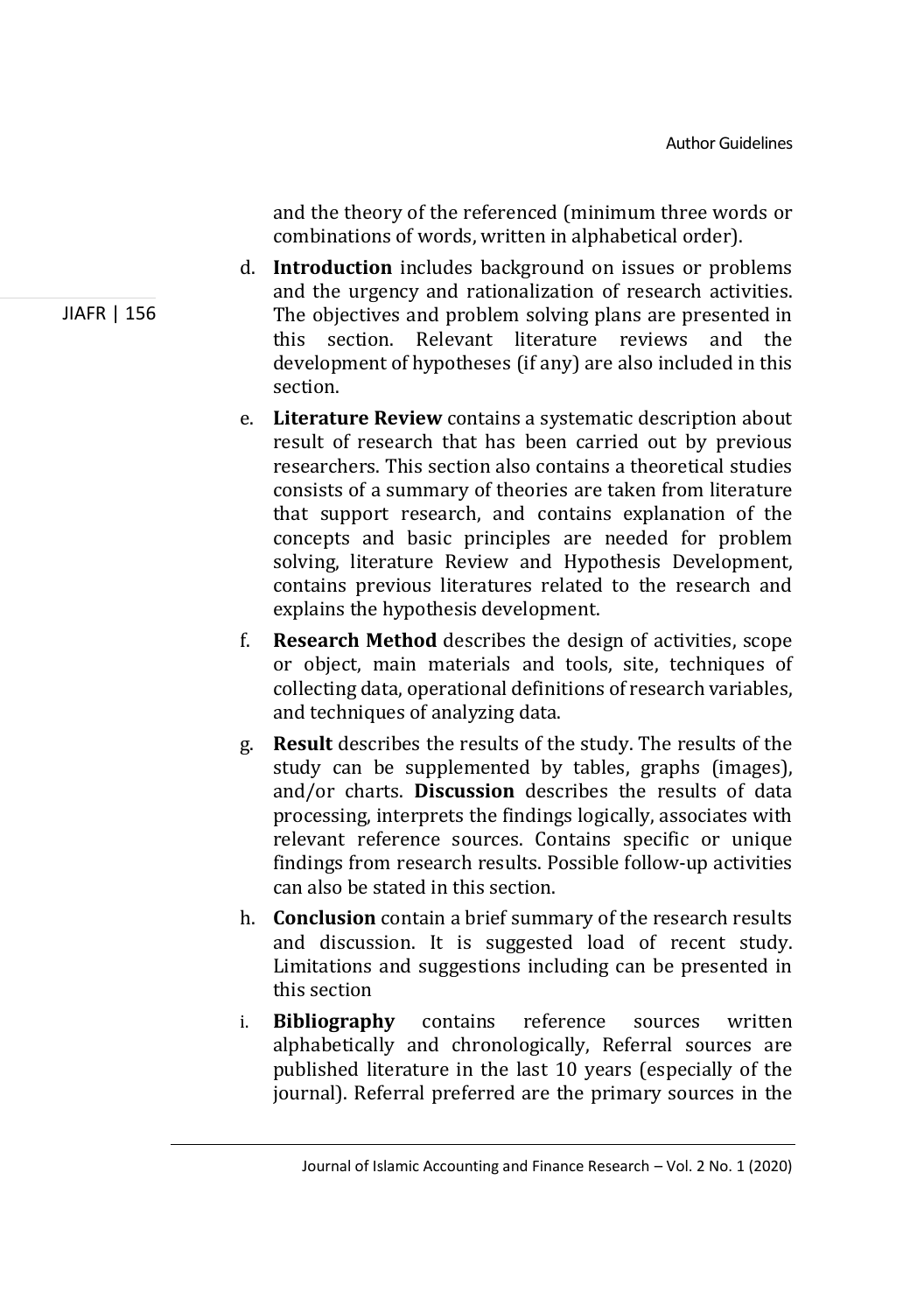form of books, reports (including dissertation), or research articles in scientific journals and magazines. It is suggested to use Mendeley or Zotero as a reference manager at styling the citations and the bibliography.

### **The Example of Compiling a Bibliography**

JIAFR | 157

#### **Book**

- Kartini, D. (2013). *Corporate Social Responsibility, Tranformasi Konsep Sustainability Management dan Implementasi di Indonesia*. Bandung: PT. Refika Aditama.
- Chapra, M. U. (1992). *Islam and The Economic Challenge*. Leicester: The Islamic Foundation.

#### **Journal**

- Agriyanto, R. (2015). Objective Redefining of Islamic Banking. *Economica: Journal of Islamic Economics*, 6(2), 77-90.
- Guthrie, J., & Abeysekera, I. (2006), Content analysis of social, environmental reporting: what is new? *Journal of Human Resource Costing & Accounting*, 10(2), 114-126.
- Bebbington, J., Gray, R., Thomson, I., & Walters, D. (1994), Accountants' attitudes andenvironmentally-sensitise accounting, *Accounting and Business Research*, 24(1), 109-20.

#### **Scientific Work**

Wahid, D. (2014). *Nurturing Salafi Manhaj: A Study of Salafi Pesantrens in Contemporary Indonesia.* Dissertation PhD. Utrecht University.

#### **Newspaper**

Utriza, A. (2008). *Looking for an Interfaith Harmony Model.* Kompas. March 19: 59.

#### **Interview**

Interview with Adiwarman Karim, Jakarta, June 15th, 2012.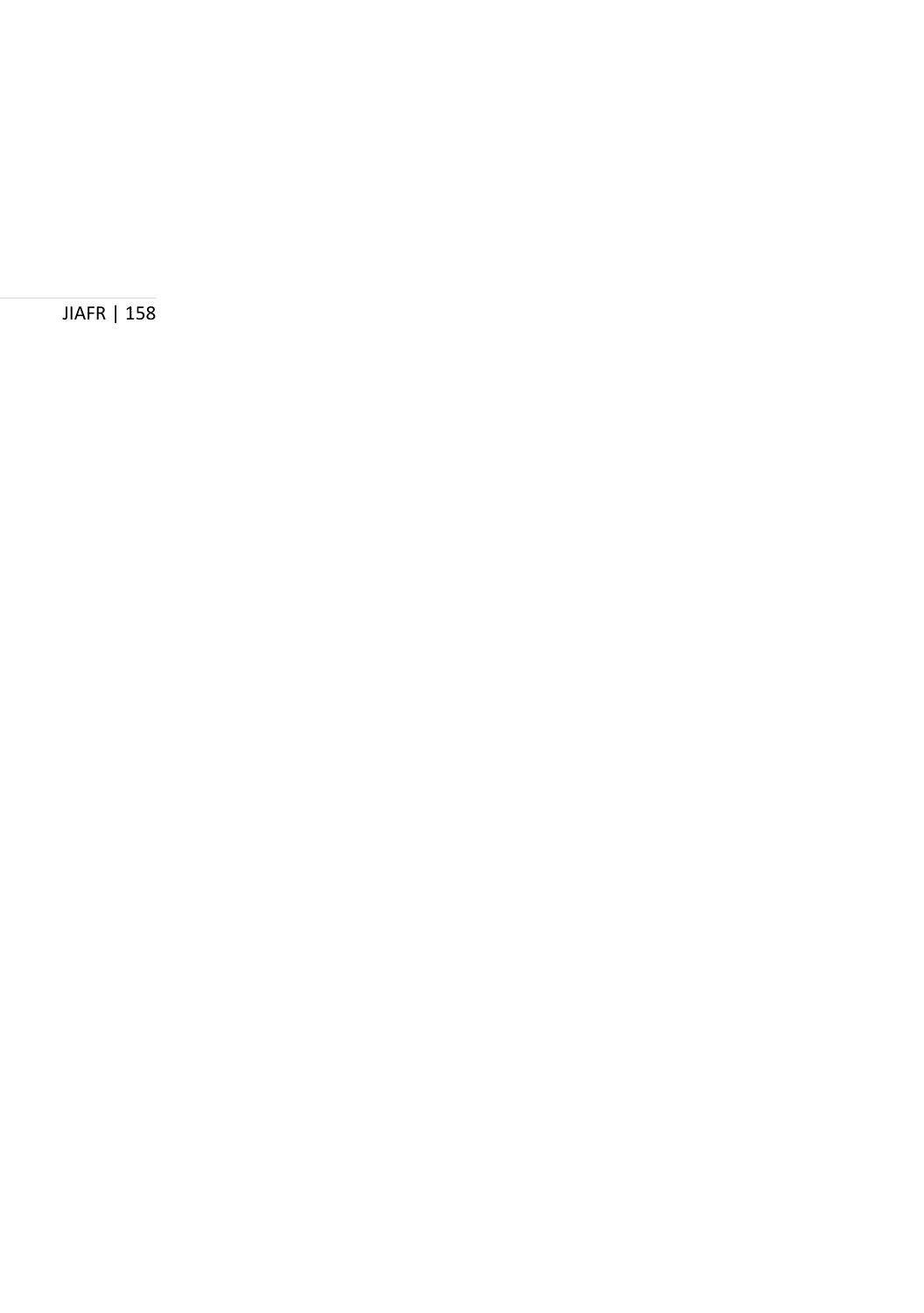# Acknowledgements

The members of editorial team of Journal of Islamic Accounting and Finance Research (JIAFR) extend the gratitude to all the reviewer who have contributed to the peer review process of the manuscripts in Volume 2, Nomor 1 (2020). Professional support and assistance from all respected reviewers have made this journal qualified to be published.

- 1. Ratno Agrivanto, Universitas Islam Negeri (UIN) Walisongo Semarang, Indonesia.
- 2. Rizal Yaya, Universitas Muhammadiyah Yogyakarta, Indonesia.
- 3. Puji Harto, Universitas Diponegoro, Semarang, Indonesia.
- 4. Ratih Kusumastuti, Universitas Jambi, Indonesia.
- 5. Agus Satrya Wibowo, Universitas Palangkaraya, Indonesia.
- 6. Andriyansah, Universitas Terbuka Indonesia.
- 7. Anne Putri, STIE Haji Agus Salim Bukittinggi, Indonesia.
- 8. Mahfud Sholihin, Universitas Gadjah Mada, Indonesia.